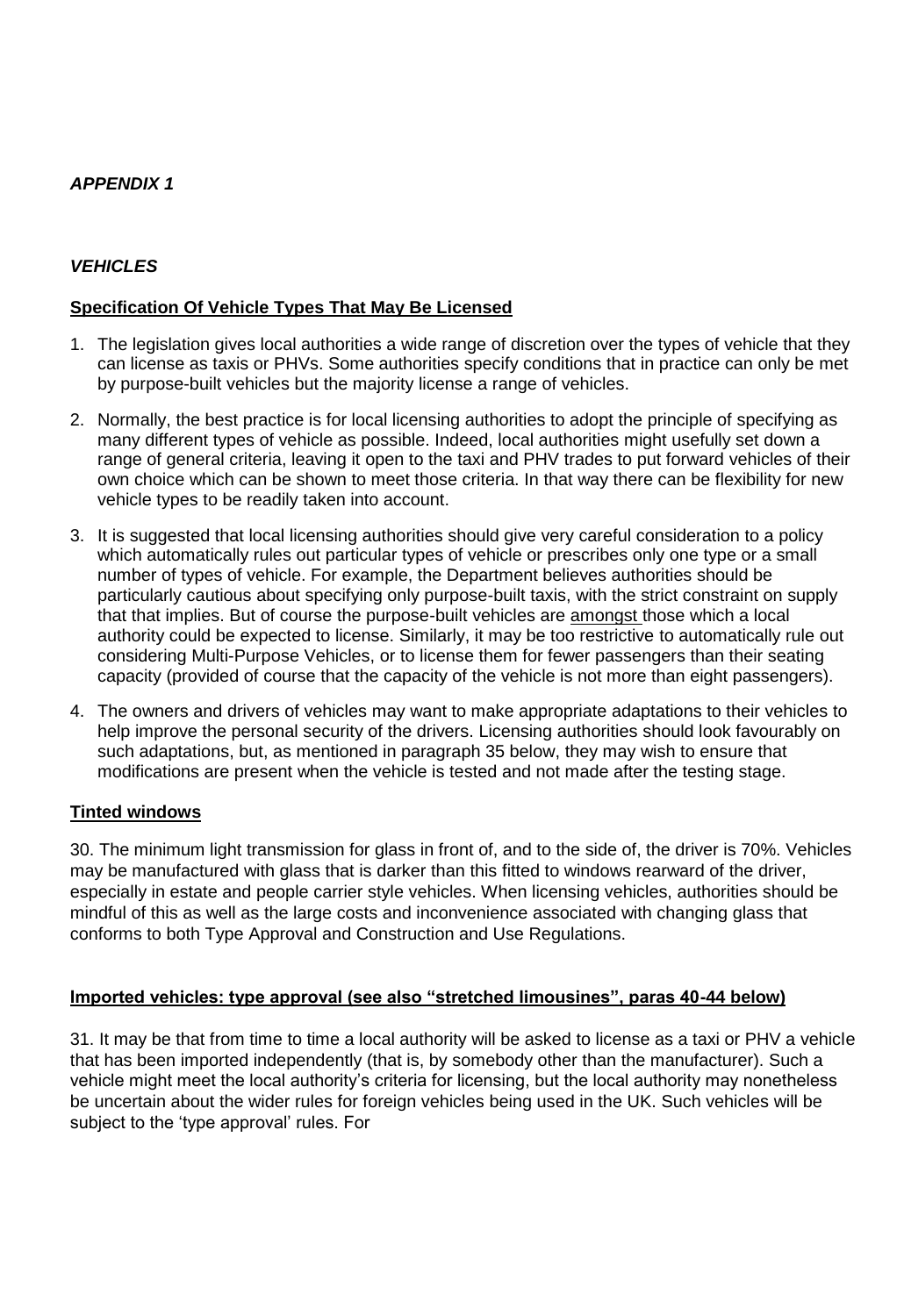passenger cars up to 10 years old at the time of first GB registration, this means meeting the technical standards of either:

- a European Whole Vehicle Type approval;

-a British National Type approval; or

- a Individual Vehicle Approval.

Most registration certificates issued since late 1998 should indicate the approval status of the vehicle. The technical standards applied (and the safety and environmental risks covered) under each of the above are proportionate to the number of vehicles entering service. Further information about these requirements and the procedures for licensing and registering imported vehicles can be seen at www.businesslink.gov.uk/vehicleapprovalschemes

### **Vehicle Testing**

32. There is considerable variation between local licensing authorities on vehicle testing, including the related question of age limits. The following can be regarded as best practice:

- $\Box$  Frequency Of Tests. The legal requirement is that all taxis should be subject to an MOT test or its equivalent once a year. For PHVs the requirement is for an annual test after the vehicle is three years old. An annual test for licensed vehicles of whatever age (that is, including vehicles that are less than three years old) seems appropriate in most cases, unless local conditions suggest that more frequent tests are necessary. However, more frequent tests may be appropriate for older vehicles (see 'age limits' below). Local licensing authorities may wish to note that a review carried out by the National Society for Cleaner Air in 2005 found that taxis were more likely than other vehicles to fail an emissions test. This finding, perhaps suggests that emissions testing should be carried out on ad hoc basis and more frequently than the full vehicle test.
- $\Box$  Criteria For Tests. Similarly, for mechanical matters it seems appropriate to apply the same criteria as those for the MOT test to taxis and PHVs\*. The MOT test on vehicles first used after 31 March 1987 includes checking of all seat belts. However, taxis and PHVs provide a service to the public, so it is also appropriate to set criteria for the internal condition of the vehicle, though these should not be unreasonably onerous.

\*A manual outlining the method of testing and reasons for failure of all MOT tested items can be obtained from the Stationary Office see http:www.tsoshop.co.uk/bookstore.asp?FO=1159966&Action=Book&From=SearchResults &ProductID=0115525726

 $\Box$  Age Limits. It is perfectly possible for an older vehicle to be in good condition. So the setting of an age limit beyond which a local authority will not license vehicles may be arbitrary and inappropriate. But a greater frequency of testing may be appropriate for older vehicles - for example, twice-yearly tests for vehicles more than five years old.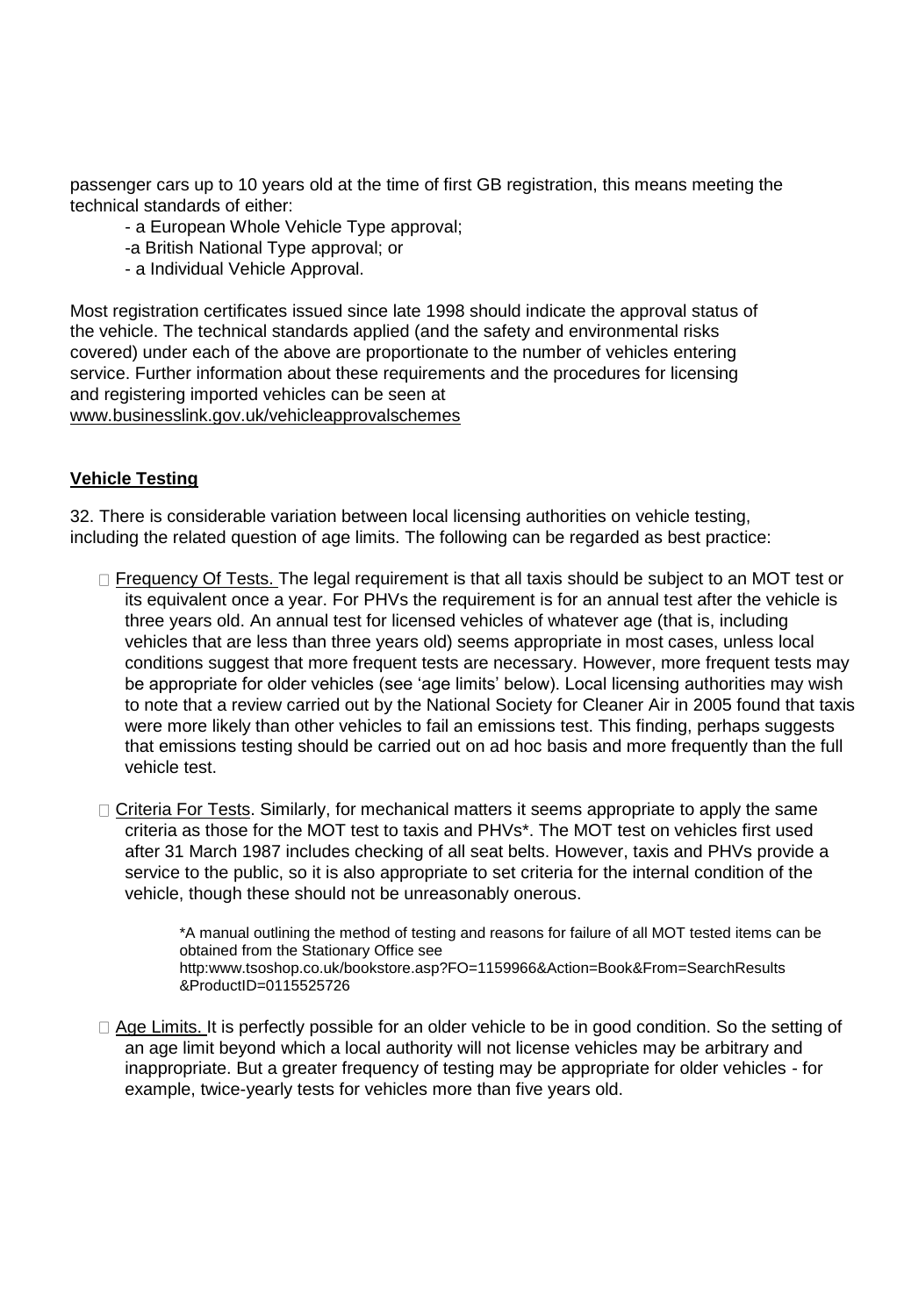$\Box$  Number Of Testing Stations. There is sometimes criticism that local authorities provide only one testing centre for their area (which may be geographically extensive). So it is good practice for local authorities to consider having more than one testing station. There could be an advantage in contracting out the testing work, and to different garages. In that way the licensing authority can benefit from competition in costs. (The Vehicle Operators and Standards Agency – VOSA – may be able to assist where there are local difficulties in provision of testing stations.)

33. The Technical Officer Group of the Public Authority Transport Network has produced Best Practice Guidance which focuses on national inspection standards for taxis and PHVs. Local licensing authorities might find it helpful to refer to the testing standards set out in this guidance in carrying out their licensing responsibilities. The PATN can be accessed via the Freight Transport Association.

### **Personal security**

- 34. The personal security of taxi and PHV drivers and staff needs to be considered. The Crime and Disorder Act 1998 requires local authorities and others to consider crime and disorder reduction while exercising all of their duties. Crime and Disorder Reduction Partnerships are also required to invite public transport providers and operators to participate in the partnerships. Research has shown that anti-social behaviour and crime affects taxi and PHV drivers and control centre staff. It is therefore important that the personal security of these people is considered.
- 35. The owners and drivers of vehicles will often want to install security measures to protect the driver. Local licensing authorities may not want to insist on such measures, on the grounds that they are best left to the judgement of the owners and drivers themselves. But it is good practice for licensing authorities to look sympathetically on - or actively to encourage - their installation. They could include a screen between driver and passengers, or CCTV. Care however should be taken that security measures within the vehicle do not impede a disabled passenger's ability to communicate with the driver. In addition, licensing authorities may wish to ensure that such modifications are present when the vehicle is tested and not made after the testing stage.
- 36. There is extensive information on the use of CCTV, including as part of measures to reduce crime, on the Home Office website (e.g.
- http://scienceandresearch.homeoffice.gov.uk/hosdb/cctv-imaging-technology/CCTV-andimagingpublications) and on the Information Commission's Office website (www.ico.gov.uk). CCTV can be both a deterrent to would-be trouble makers and be a source of evidence in the case of disputes between drivers and passengers and other incidents. There is a variety of funding sources being used for the implementation of security measures for example, from community safety partnerships, local authorities and drivers themselves.
	- 37. Other security measures include guidance, talks by the local police and conflict avoidance training. The Department has recently issued guidance for taxi and PHV drivers to help them improve their personal security. These can be accessed on the Department's website at: http://www.dft.gov.uk/pgr/crime/taxiphv/.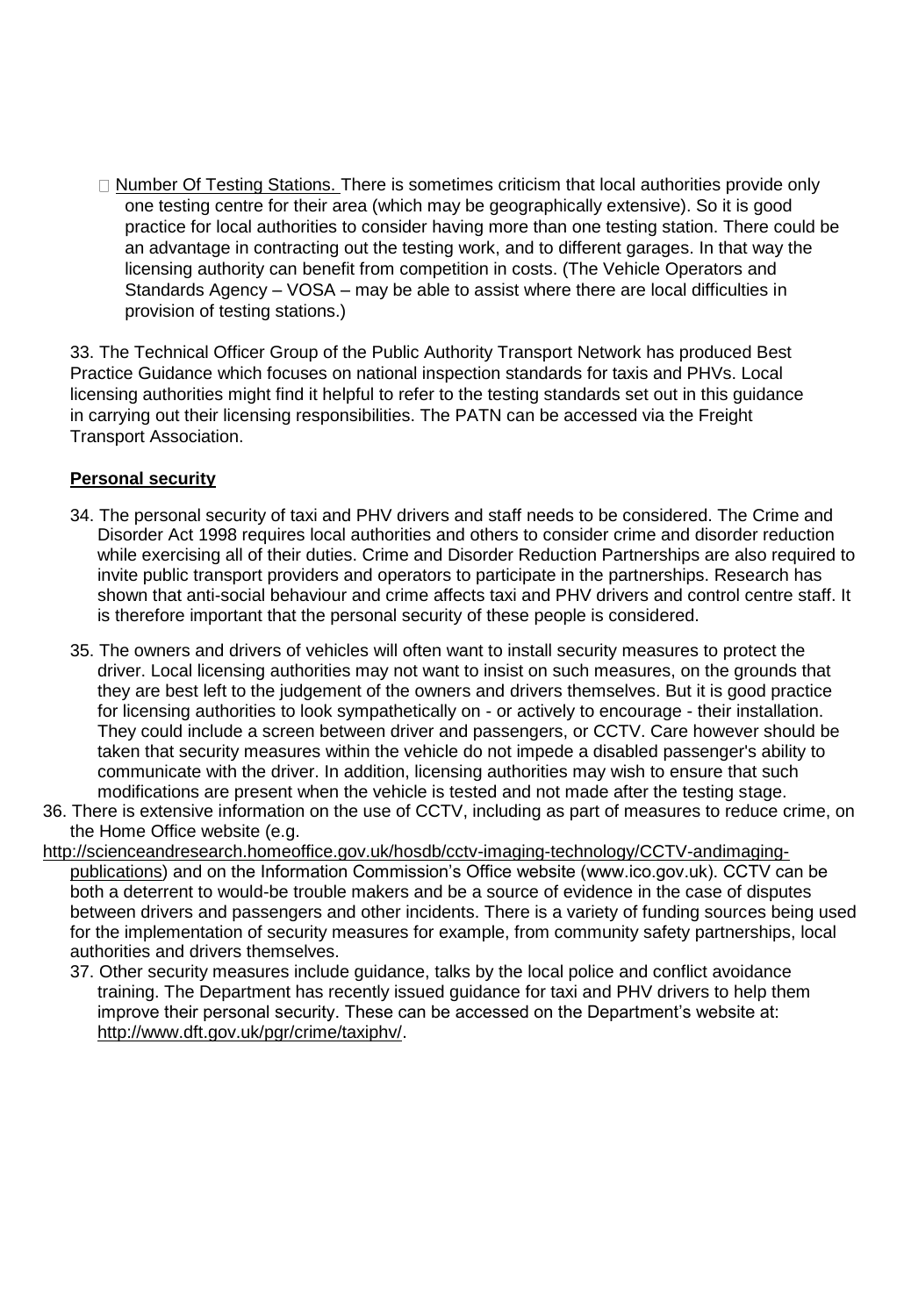In order to emphasise the reciprocal aspect of the taxi/PHV service, licensing authorities might consider drawing up signs or notices which set out not only what passengers can expect from drivers, but also what drivers can expect from passengers who use their service. Annex B contains two samples which are included for illustrative purposes but local authorities are encouraged to formulate their own, in the light of local conditions and circumstances. Licensing authorities may want to encourage the taxi and PHV trades to build good links with the local police force, including participation in any Crime and Disorder Reduction Partnerships.

## **Vehicle Identification**

38. Members of the public can often confuse PHVs with taxis, failing to realise that PHVs are not available for immediate hire and that a PHV driver cannot be hailed. So it is important to distinguish between the two types of vehicle. Possible approaches might be:

- $\Box$  a licence condition that prohibits PHVs from displaying any identification at all apart from the local authority licence plate or disc. The licence plate is a helpful indicator of licensed status and, as such, it helps identification if licence plates are displayed on the front as well as the rear of vehicles. However, requiring some additional clearer form of identification can be seen as best practice. This is for two reasons: firstly, to ensure a more positive statement that the vehicle cannot be hired immediately through the driver; and secondly because it is quite reasonable, and in the interests of the travelling public, for a PHV operator to be able to state on the vehicle the contact details for hiring;
- $\Box$  a licence condition which requires a sign on the vehicle in a specified form. This will often be a sign of a specified size and shape which identifies the operator (with a telephone number for bookings) and the local licensing authority, and which also has some words such as 'prebooked only'. This approach seems the best practice; it identifies the vehicle as private hire and helps to avoid confusion with a taxi, but also gives useful information to the public wishing to make a booking. It is good practice for vehicle identification for PHVs to include the contact details of the operator.
- $\Box$  Another approach, possibly in conjunction with the previous option, is a requirement for a roof-mounted, permanently illuminated sign with words such as 'pre-booked only'. But it can be argued that any roof-mounted sign, however unambiguous its words, is liable to create confusion with a taxi. So roof-mounted signs on PHVs are not seen as best practice.

## **Environmental Considerations**

39. Local licensing authorities, in discussion with those responsible for environmental health issues, will wish to consider how far their vehicle licensing policies can and should support any local environmental policies that the local authority may have adopted. This will be of particular importance in designated Air Quality Management Areas (AQMAs), Local authorities may, for example, wish to consider setting vehicle emissions standards for taxis and PHVs. However, local authorities would need to carefully and thoroughly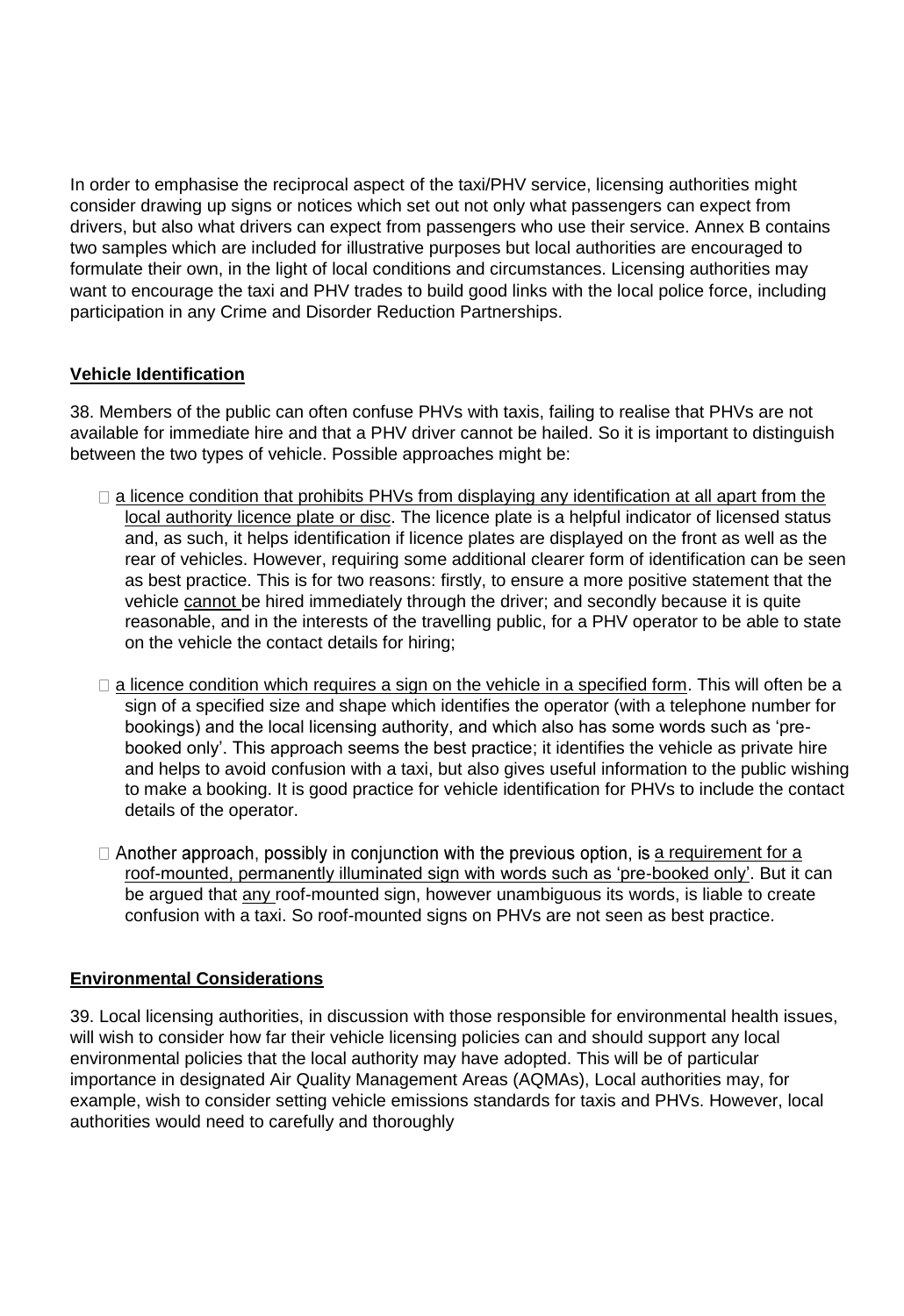assess the impact of introducing such a policy; for example, the effect on the supply of taxis and PHVs in the area would be an important consideration in deciding the standards, if any, to be set. They should also bear in mind the need to ensure that the benefits of any policies outweigh the costs (in whatever form).

# **Stretched Limousines**

- 1. Local licensing authorities are sometimes asked to license stretched limousines as PHVs. It is suggested that local authorities should approach such requests on the basis that these vehicles – where they have fewer than nine passenger seats -have a legitimate role to play in the private hire trade, meeting a public demand. Indeed, the Department's view is that it is not a legitimate course of action for licensing authorities to adopt policies that exclude limousines as a matter of principle and that any authorities which do adopt such practices are leaving themselves open to legal challenge. A policy of excluding limousines creates an unacceptable risk to the travelling public, as it would inevitably lead to higher levels of unlawful operation. Public safety considerations are best supported by policies that allow respectable, safe operators to obtain licences on the same basis as other private hire vehicle operators. The Department has now issued guidance on the licensing arrangements for stretched limousines. This can be accessed on the Department's website at http://www.dft.gov.uk/pgr/regional/taxis/stretchlimousines.pdf.
- 2. The limousine guidance makes it clear that most operations are likely to fall within the PHV licensing category and not into the small bus category. VOSA will be advising limousine owners that if they intend to provide a private hire service then they should go to the local authority for PHV licences. The Department would expect licensing authorities to assess applications on their merits; and, as necessary, to be proactive in ascertaining whether any limousine operators might already be providing an unlicensed service within their district.
- 3. Imported stretched limousines were historically checked for compliance with regulations under the Single Vehicle Approval (SVA) inspection regime before they were registered. This is now the Individual Vehicle Approval (IVA) scheme. The IVA test verifies that the converted vehicle is built to certain safety and environmental standards. A licensing authority might wish to confirm that an imported vehicle was indeed tested by VOSA for IVA before being registered and licensed (taxed) by DVLA. This can be done either by checking the V5C (Registration Certificate) of the vehicle, which may refer to IVA under the "Special Note" section; or by writing to VOSA, Ellipse, Padley Road, Swansea, SA1 8AN, including details of the vehicle's make and model, registration number and VIN number.
- 4. Stretched limousines which clearly have more than 8 passenger seats should not of course be licensed as PHVs because they are outside the licensing regime for PHVs. However, under some circumstances the SVA regime accepted vehicles with space for more than 8 passengers, particularly where the precise number of passenger seats was hard to determine. In these circumstances, if the vehicle had obtained an SVA certificate, the authority should consider the case on its merits in deciding whether to license the vehicle under the strict condition that the vehicle will not be used to carry more than 8 passengers, bearing in mind that refusal may encourage illegal private hire operation.